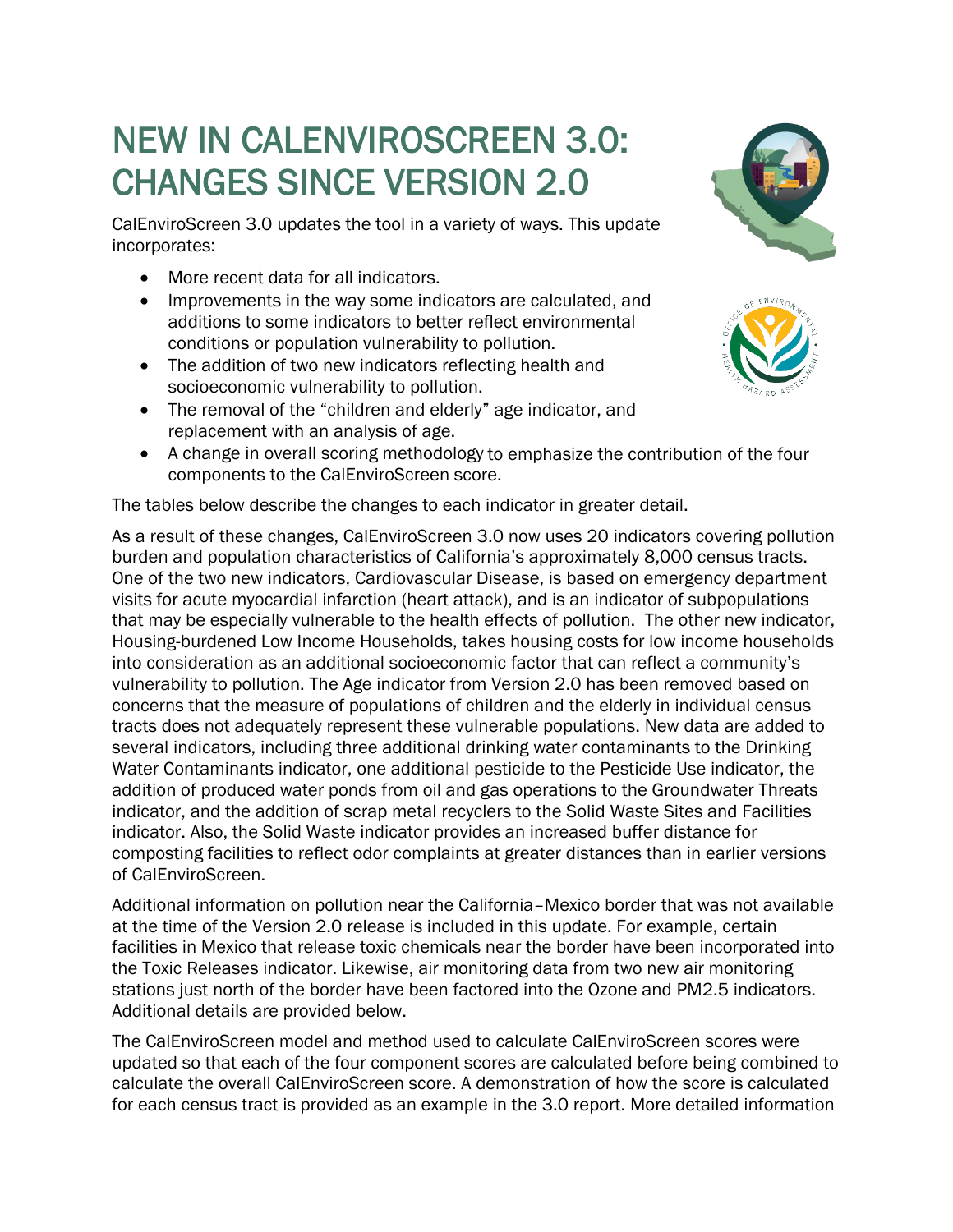on the changes and further description of the new indicators is also available in the report and as responses to comments (both separate documents).

# Exposure Indicators:

#### Indicator Improvements

Air Quality: Ozone The air monitoring data used in this indicator have been updated to reflect ozone measurements for the years 2011 to 2013. The measure for CalEnviroScreen 3.0 is the average daily maximum ozone concentration. In CalEnviroScreen 2.0, the measure was the sum of the ozone concentrations above the state's ozone standard at a given air monitoring station. The change to a more straightforward calculation of average concentration is easier to interpret. This change also allows the incorporation of information on ozone for all areas of the state, not only census tracts with levels estimated to be over the standard. As a result of this change, areas with no exceedances of the state ozone standard that previously had a zero score now have a score greater than zero.

> Data from two new air monitoring sites near the California–Mexico border at San Ysidro and Otay Mesa are also included in the CalEnviroScreen 3.0 calculations. In addition, ozone concentrations for census tracts further than 50 kilometers from an air monitor are now reported. Previously, ozone concentrations for census tracts whose center was more than 50 kilometers from the nearest air monitor were not reported.

#### Air Quality: PM 2.5 The air monitoring data used in this indicator have been updated to reflect PM 2.5 measurements for the years 2011 to 2013.

Additional data from two new air monitoring sites near the California– Mexico border at San Ysidro and Otay Mesa are also included in the calculations.

PM 2.5 concentrations for census tracts further than 50 kilometers from an air monitor are now taken into account. Previously, census tracts with centers more than 50 kilometers from the nearest PM2.5 air monitor were not included. Some satellite data was incorporated to provide full state coverage for the PM2.5 indicator.

Diesel Particulate Diesel PM emissions were updated for the year 2012. Emissions from Matter sources of diesel PM in Mexico near the US are also included in this update.

> Diesel PM emissions estimates are provided to OEHHA by the California Air Resources Board (CARB) for 16-square-kilometer grid cells that cover most of the state. In the previous version of CalEnviroScreen, these grid estimates were converted to the census tract scale based on the total geographic area of the census tract. In CalEnviroScreen 3.0, the grid estimates were converted using only the populated areas of each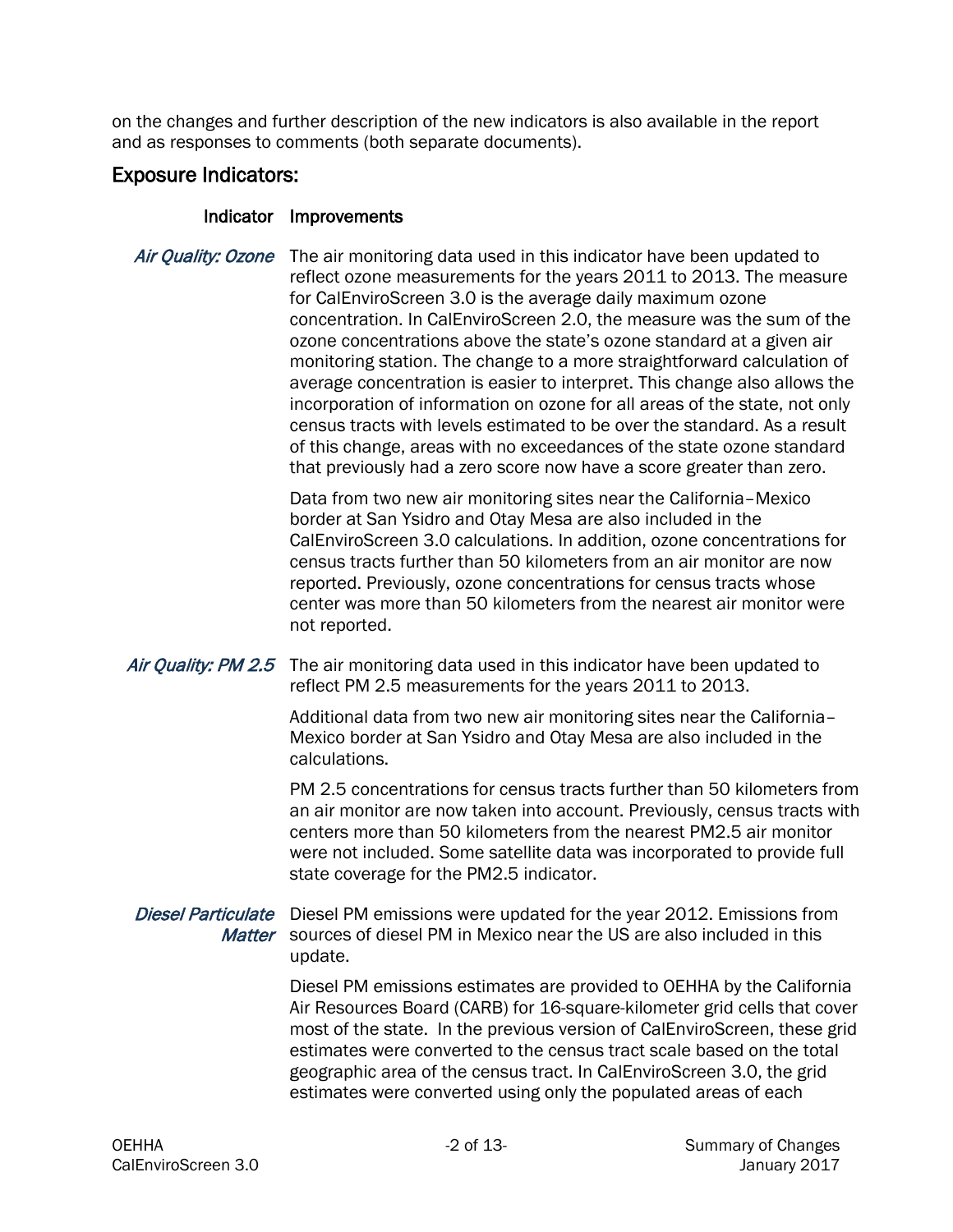census tract (populated census blocks). This change means the diesel PM emissions estimates for each census tract better represent emissions and potential exposures where people live.

To account for additional diesel PM emissions from sources on the Mexico side of the US-Mexico border, CARB compared modeled diesel PM emissions with data from air monitoring of nitrogen oxides  $(NO<sub>x</sub>)$ , a proxy for diesel PM, at Calexico and Otay Mesa. Based on a comparisons of the modeled diesel PM emissions to measured concentrations of NO<sub>x</sub>, CARB adjusted modeled diesel PM upward at the Calexico border area. CARB found modeled diesel PM in Otay Mesa did not need to be adjusted.

Drinking Water The Drinking Water Contaminants indicator uses information on the **Contaminants** quality of drinking water that is delivered by community water systems as well as the boundaries of the geographic areas served by the systems. Of the approximately 3,000 community water systems covered by the drinking water indicator, 2,495 water system service area boundaries were used in CalEnviroScreen 3.0. This represents approximately 84 percent of community water systems statewide. These 2,495 boundaries were downloaded from the California Environmental Health Tracking Program's (CEHTP) Water Boundary Tool. The boundaries were either obtained by water providers or researched and drawn by OEHHA or CEHTP staff using maps or other information about the population served by the system. The final version of CalEnviroScreen 3.0 incorporates approximately 1,100 community water system service area boundaries that were not included in CalEnviroScreen 2.0. Of these, about 400 were added between the draft CalEnviroScreen 3.0 and final. The incorporation of the new boundaries allows for a more accurate geographic representation of water quality across the state.

> The methodology used to reflect delivered water quality was also improved through better selection of sample locations to represent delivered water and the collection of updated information on how much water wholesale water suppliers provide to their customers, which might have changed in recent years (possibly due to drought action).

> Water contaminant data from 2005 to 2013 was collected, representing the most recent compliance period. Three new contaminants were added to the index based on toxicity concerns and frequency of tests. These contaminants are tetrachloroethylene (PCE), 1,2,3 trichloropropane (TCP), and combined radium 226 and 228.

**Pesticide Use** The Pesticide Use indicator was updated to include data for the years 2012 to 2014. One additional pesticide, ethylene glycol, met the hazard and volatility criteria and was added to the analysis. A total of 70 pesticides are now covered by this indicator.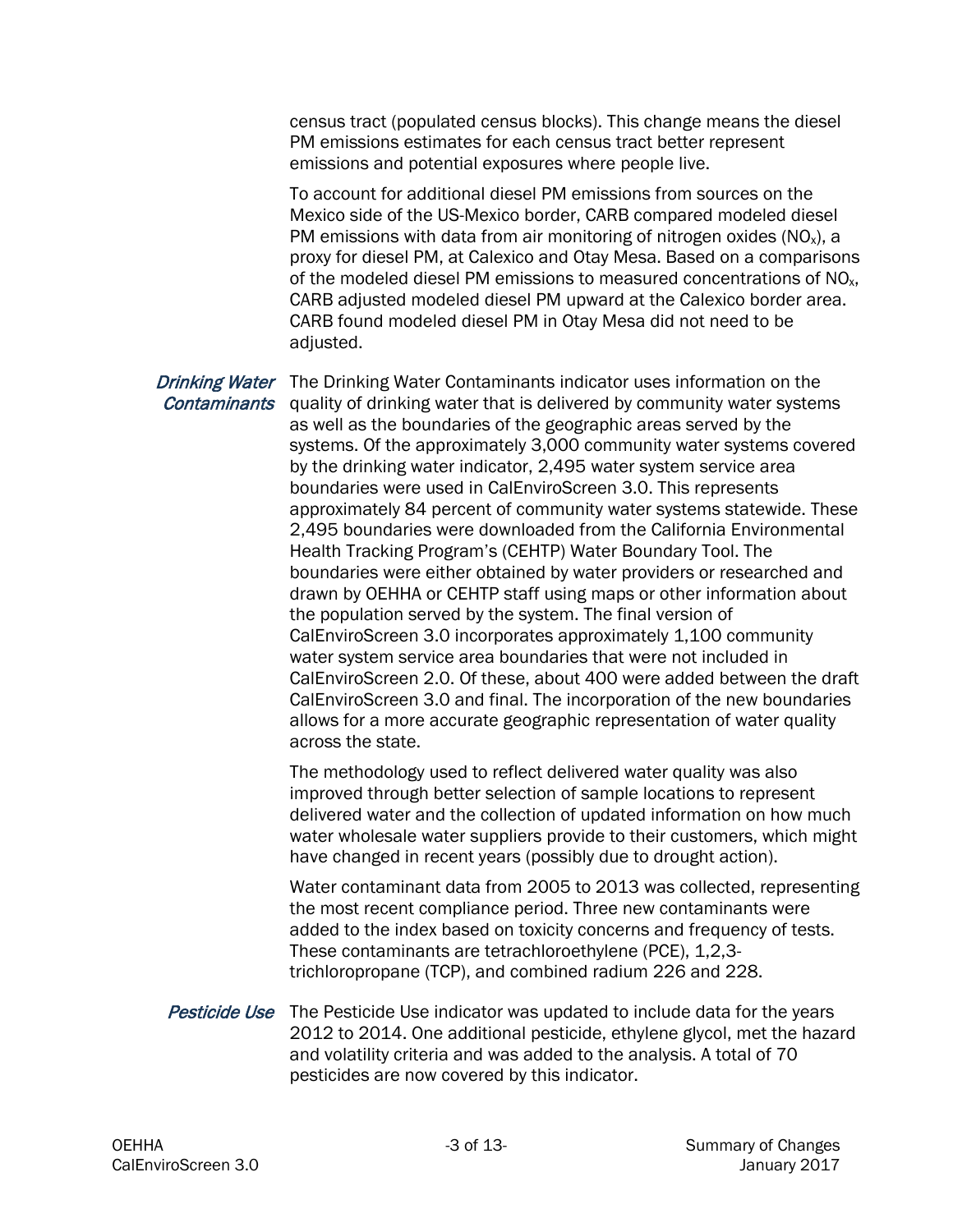#### Toxic Releases The toxicity-weighted concentrations of modeled chemicals released to from Facilities air from the US EPA's Risk Screening Environmental Indicators (RSEI) program were updated to incorporate an average of the emission data for the years 2011 to 2013. After the release of CalEnviroScreen 2.0, California communities located near the Mexican border raised concerns that the indicator did not incorporate potential cross-border pollution from toxic emissions originating in Mexico.

To address this gap, toxic release emissions data from Mexico up to 49 kilometers south of the California-Mexico border for the years 2011 to 2013 were incorporated into the RSEI model by Abt Associates, US EPA contractors for the RSEI program. RSEI combines reported chemical emissions with toxicity estimates and models the dispersion of chemicals into air by incorporating physicochemical properties, weather, and geography. Toxicity-weighted concentrations from the Mexican facilities were modeled and incorporated into the California RSEI results. The new toxicity-weighted emissions were then aggregated to census tract level estimates for the border region by Abt Associates and provided to OEHHA. This data set was used to better characterize binational pollutant impacts on communities near the California-Mexico border.



Traffic Density The Traffic Density indicator was updated with traffic volumes for 2013 and includes a more expansive network of traffic volumes and roadways.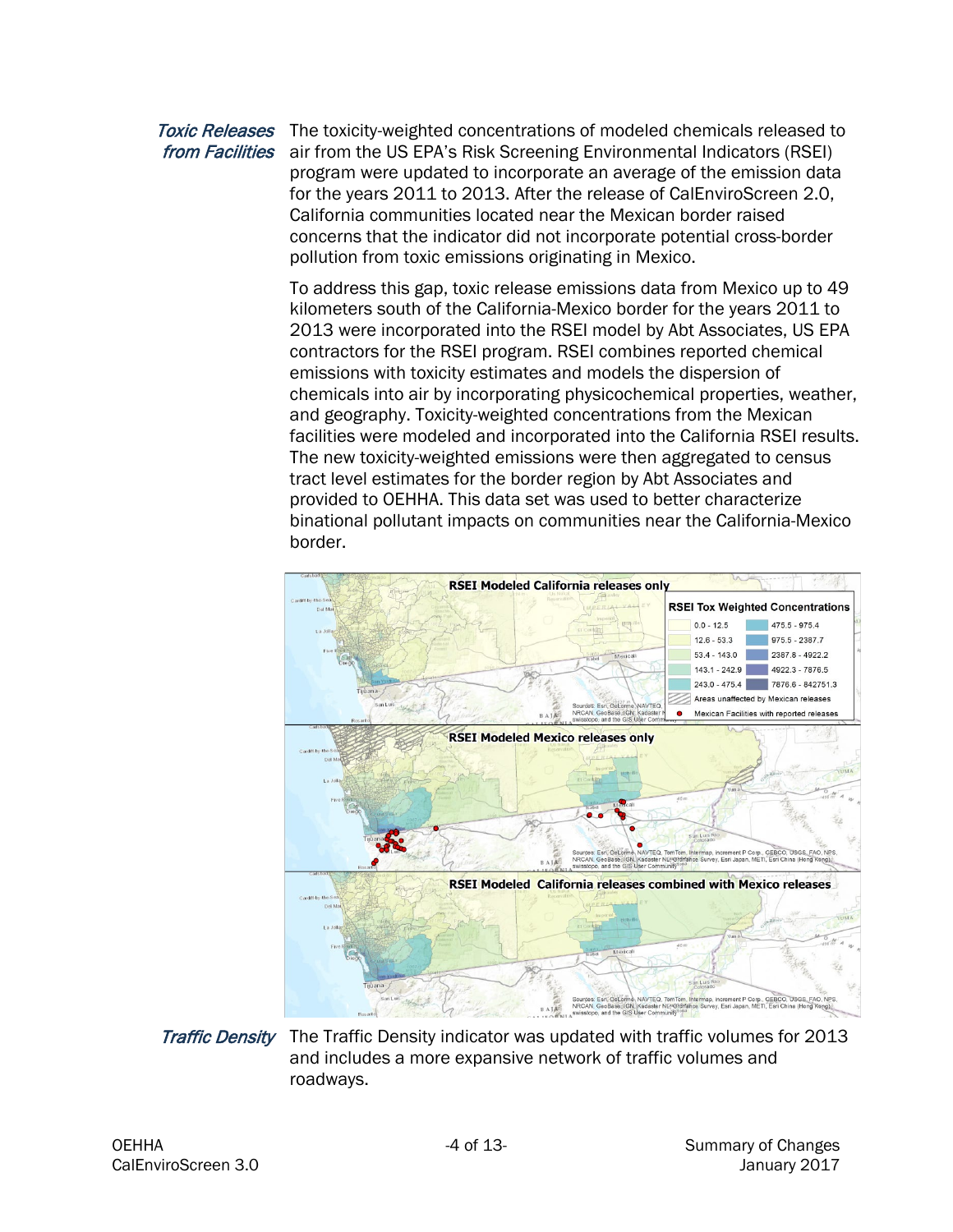CalEnviroScreen 2.0 used Caltrans-based traffic volumes from the 2004 Highway Performance Monitoring System (HPMS) on segments of roadways across the state. The updated dataset was provided by the California Environmental Health Tracking Program (CEHTP) and uses additional sources of traffic volumes. The data on traffic volumes, including data on local traffic not contained in HPMS, were acquired from TrafficMetrix, a database of current traffic volumes up to 2013 that includes 2008 roadway data from Tele Atlas, a mapping company. Modeling of traffic data on road segments without traffic counts was used to provide statewide coverage of many more roadway segments than in the previous version of CalEnviroScreen. The use of Caltrans HPMS, local data sources, and modeling result in a more comprehensive estimate of traffic density in the state.

There is a high correlation between the traffic data used in 2.0 and the new data used in 3.0. In general, the new dataset shows decreases in traffic volume estimates. This difference, however, represents a refinement of data by including traffic counts on smaller, local roads, rather than a true decrease in traffic. Since CalEnviroScreen indicators are scored as percentiles, the traffic levels divided by lengths of measured roadways in or near each census tract, relative to those of the state's other census tracts, governs an individual tract's score for this indicator.

Traffic density information from roads in Mexico in close proximity to California was updated for inclusion in the new California traffic data. First, traffic volumes at the six border crossings within 150 meters south of the California-Mexico border were updated to include more recent traffic data. The data came from the US Department of Transportation and the US Customs and Border Protection. Border crossing counts at the six ports of entry into California for trucks, buses and personal vehicles in 2013 were incorporated.

Updated traffic volumes for parallel roads within 150 meters of the California-Mexico border was also investigated, but as of the time of this draft, new data are not available. This version of CalEnviroScreen uses the same data as CalEnviroScreen 2.0 for traffic volumes for the two major parallel roads in Tijuana (Via International and Blvd Aeropuerto). OEHHA obtained the data from the San Diego Association of Governments (SANDAG).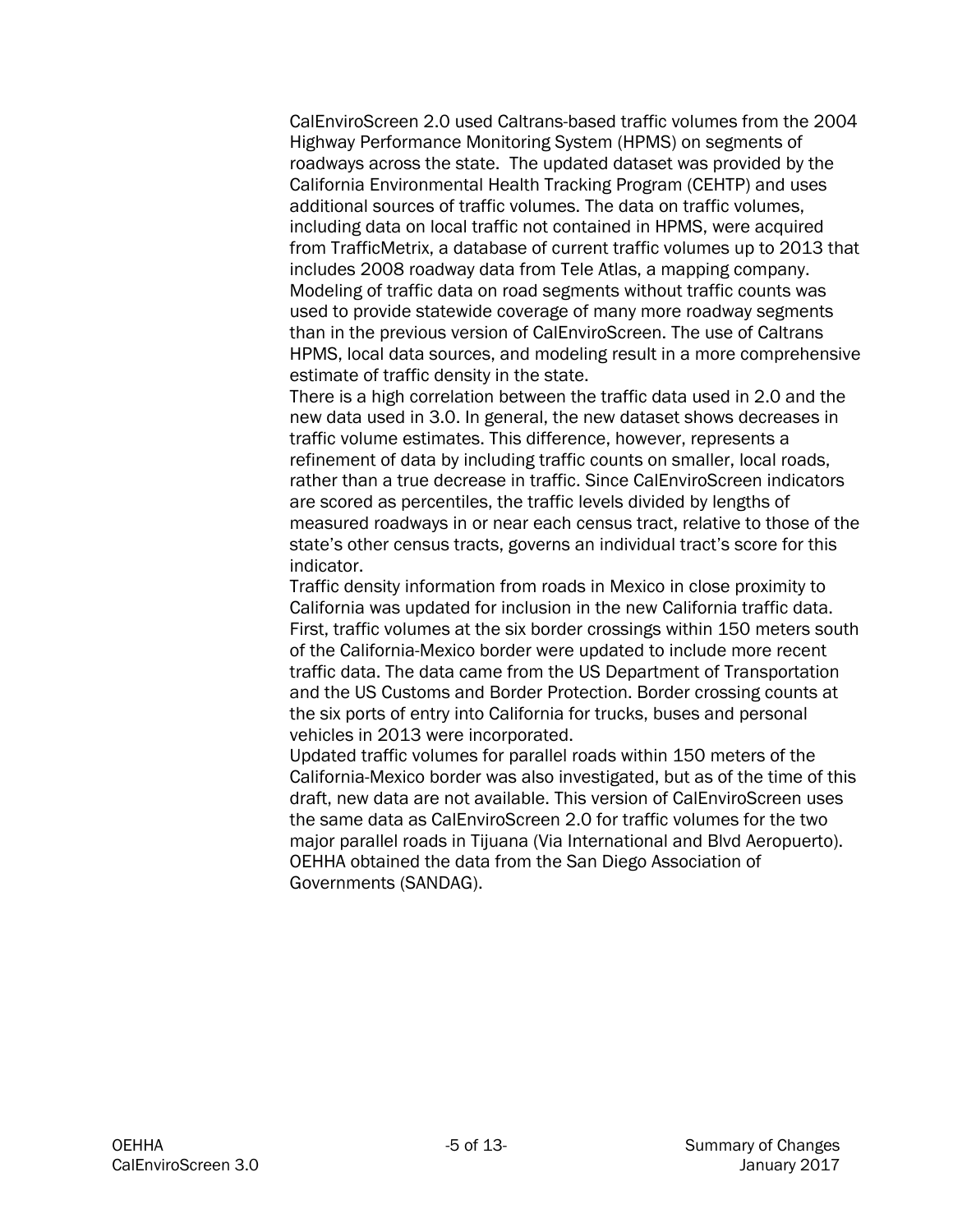# Environmental Effect Indicators:

| Indicator                                                     | Improvements                                                                                                                                                                                                                                                                                                                                                                                                                                                                                                                                                                                                                                                                                                |
|---------------------------------------------------------------|-------------------------------------------------------------------------------------------------------------------------------------------------------------------------------------------------------------------------------------------------------------------------------------------------------------------------------------------------------------------------------------------------------------------------------------------------------------------------------------------------------------------------------------------------------------------------------------------------------------------------------------------------------------------------------------------------------------|
| <b>Cleanup Sites</b>                                          | This indicator has been updated with information on the location and<br>status of cleanup sites from the EnviroStor database, downloaded in<br>December 2016.                                                                                                                                                                                                                                                                                                                                                                                                                                                                                                                                               |
| <b>Threats</b>                                                | <i>Groundwater</i> Updated information on the location and status of groundwater cleanup<br>sites was downloaded from the GeoTracker database in December<br>2016.                                                                                                                                                                                                                                                                                                                                                                                                                                                                                                                                          |
|                                                               | One additional type of groundwater threat has been included in this<br>update. All produced-water ponds containing water that is produced<br>and stored as a byproduct of oil and gas production from well<br>stimulation activities were added to the GeoTracker database in 2015.<br>There were more than 1,000 produced-water ponds incorporated into<br>the groundwater threats indicator. The 3.0 draft version only included<br>the 30 percent that were available at the time. The weighting of these<br>sites in relation to the other types of sites in this indicator can be found<br>in the appendix of the Groundwater Threats chapter in the report.                                           |
| <b>Hazardous Waste</b><br>Generators and<br><b>Facilities</b> | The hazardous waste generators data was updated for the years<br>2012-2014 with information provided by the Department of Toxic<br>Substances Control (DTSC). Updated information on the location and<br>status of permitted hazardous waste facilities was also acquired from<br>DTSC in December 2016. Numerous adjustments to permitted facility<br>locations were made in this version and many facility boundaries were<br>also incorporated. Reported locations for the facilities were checked<br>and adjusted by Dr. James Sadd and his research team at Occidental<br>College and provided to OEHHA. The changes were confirmed by<br>OEHHA staff based on visual inspection of satellite imagery. |
|                                                               | A minor change to the scoring matrix for these facilities was also made.<br>Permit status was removed as part of the criteria for scoring permitted<br>hazardous waste facilities. The new facility scoring weights can be<br>found in the appendix of the Hazardous Waste Generators and<br>Facilities section in the report.                                                                                                                                                                                                                                                                                                                                                                              |
| <b>Impaired Waters</b>                                        | The State Water Resources Control Board (SWRCB) released its Final<br>2012 California Integrated Report (Clean Water Act Section 303(d) List<br>/ 305(b) Report) on impaired water bodies in 2015. The 2012 version<br>updates only Region 1 (Northwest Coast), Region 6 (Eastern California)<br>and Region 7 (Southeastern California). This Impaired Waters indicator<br>update included the new information from the SWRCB 2012 report for<br>these regions. Data for Regions 2, 3, 4, 5, 8, and 9 remain the same as<br>in CalEnviroScreen Version 2.0.                                                                                                                                                 |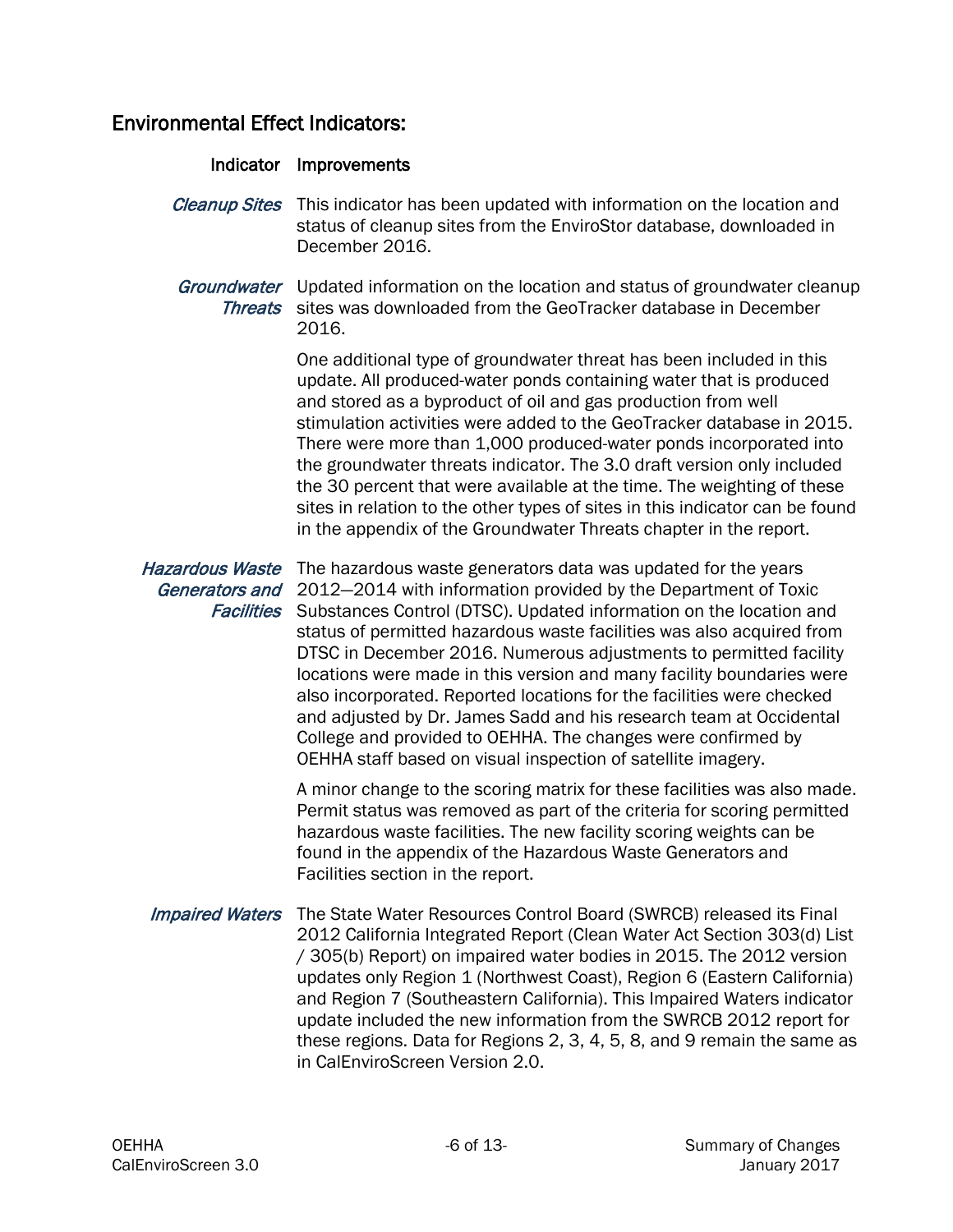#### Solid Waste Sites Updated information on (1) active solid waste sites, (2) closed, illegal, and Facilities abandoned waste sites, (3) waste tires and (4) violations at solid waste facilities was obtained from CalRecycle in December 2016. These were all incorporated into CalEnviroScreen 3.0.

Scrap metal recyclers were also added after the release of the 3.0 draft. Scrap metal recyclers are not regulated by CalRecycle, but data on their locations are available from DTSC. The sites were scored the same as solid waste transfer/processing facilities. There were 314 active scrap metal recyclers between 2013-2015 that are included in CalEnviroScreen 3.0.

For the scoring of composting facilities, buffer distances to areas where people live were increased from one to two kilometers to account for odor complaint data.

## Sensitive Population Indicators:

#### Indicator Improvements

Age: Children and OEHHA has removed the Age indicator from the scoring of census tracts, Elderly and will address age in a separate analysis. Age data will still be available with the scores for each census tract. This change does not reflect a change in the evidence that children and elderly are especially vulnerable to pollution's effects. The change instead reflects additional analysis showing that the indicator does not provide a good measure to represent the vulnerability of these populations across the state.

> In CalEnviroScreen 2.0, the age indicator score was based on the percent of population under age 10 or over age 65 in a census tract. Here, the proposal to remove the indicator is based on the following findings:

- The measure of the elderly tended to highlight census tracts with high concentrations of retired (and in many cases, more affluent) elderly populations with longer life expectancies rather than more vulnerable elderly populations with early mortality.
- Few census tracts have a high prevalence of both children and elderly. The overall effect in the CalEnviroScreen 2.0 indicator is that one subpopulation counterbalanced the other. Removal of the indicator has little bearing, for example, on the overall number of children in the highest scoring areas.
- The Age indicator is more highly correlated with the percent elderly than percent children. This results in elderly being more highly represented by the indicator.
- The Age indicator contradicted the general pattern across indicators that decreasing the indicator score is desirable.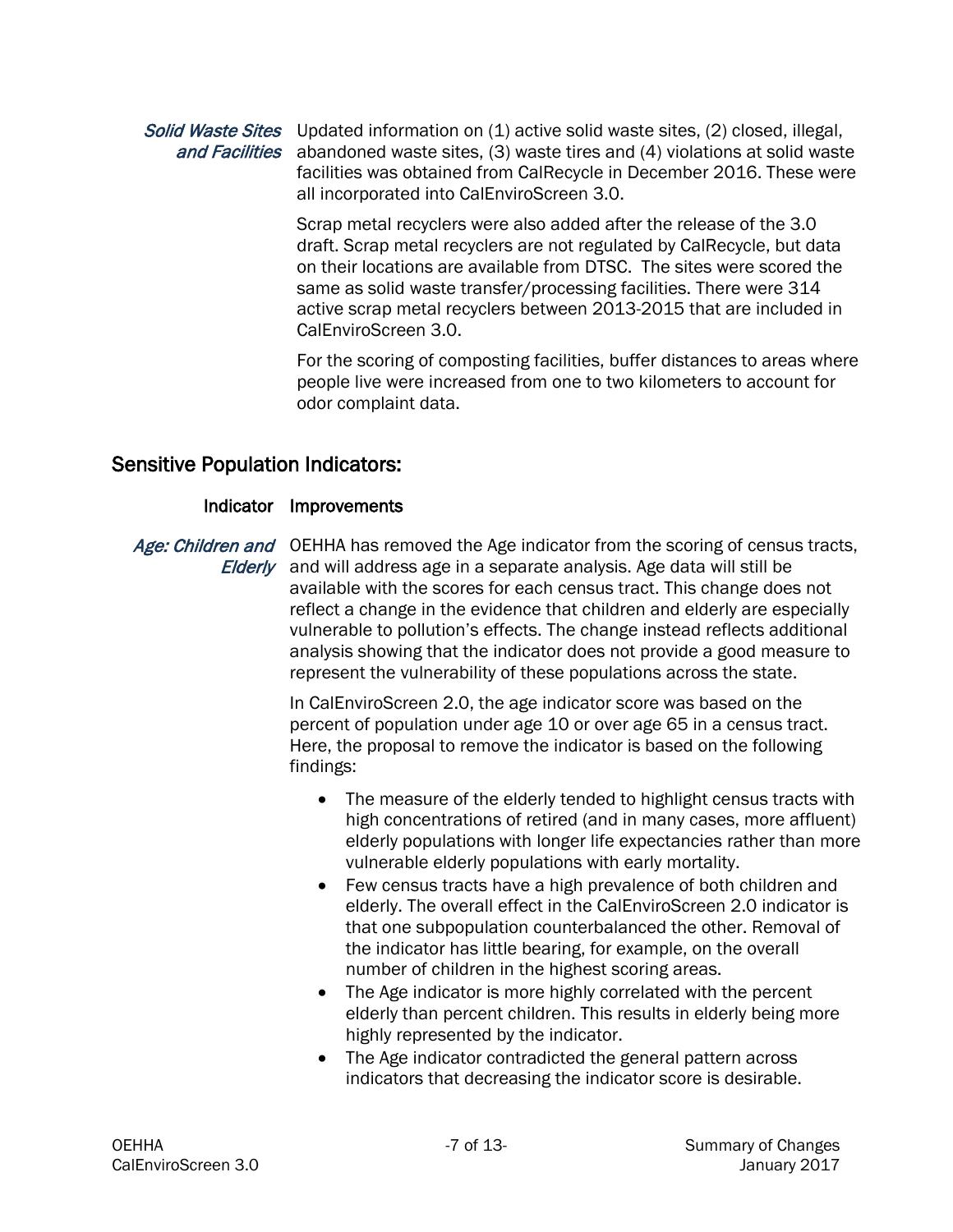• Using CalEnviroScreen 2.0 data, a sensitivity analysis excluding only the Age indicator produced a minimal shift in the demographics of the most highly-scoring census tracts (see charts below).

Therefore, instead of including the Age indicator in the calculation of the final score, OEHHA will include an analysis as a supplemental report that describes the percentage of the two vulnerable population segments (children and elderly) in all census tracts, as well as correlations between age and CalEnviroScreen scores across California. The online maps will also allow viewers to click on individual census tracts and view age statistics along with statistics on race/ethnicity for each tract.

The charts below show the age composition of all census tracts when placed into 10 groups from lowest to highest CalEnviroScreen score. The results are very similar between the CalEnviroScreen 3.0 and 2.0 versions with respect to the fraction of children and elderly in each group.

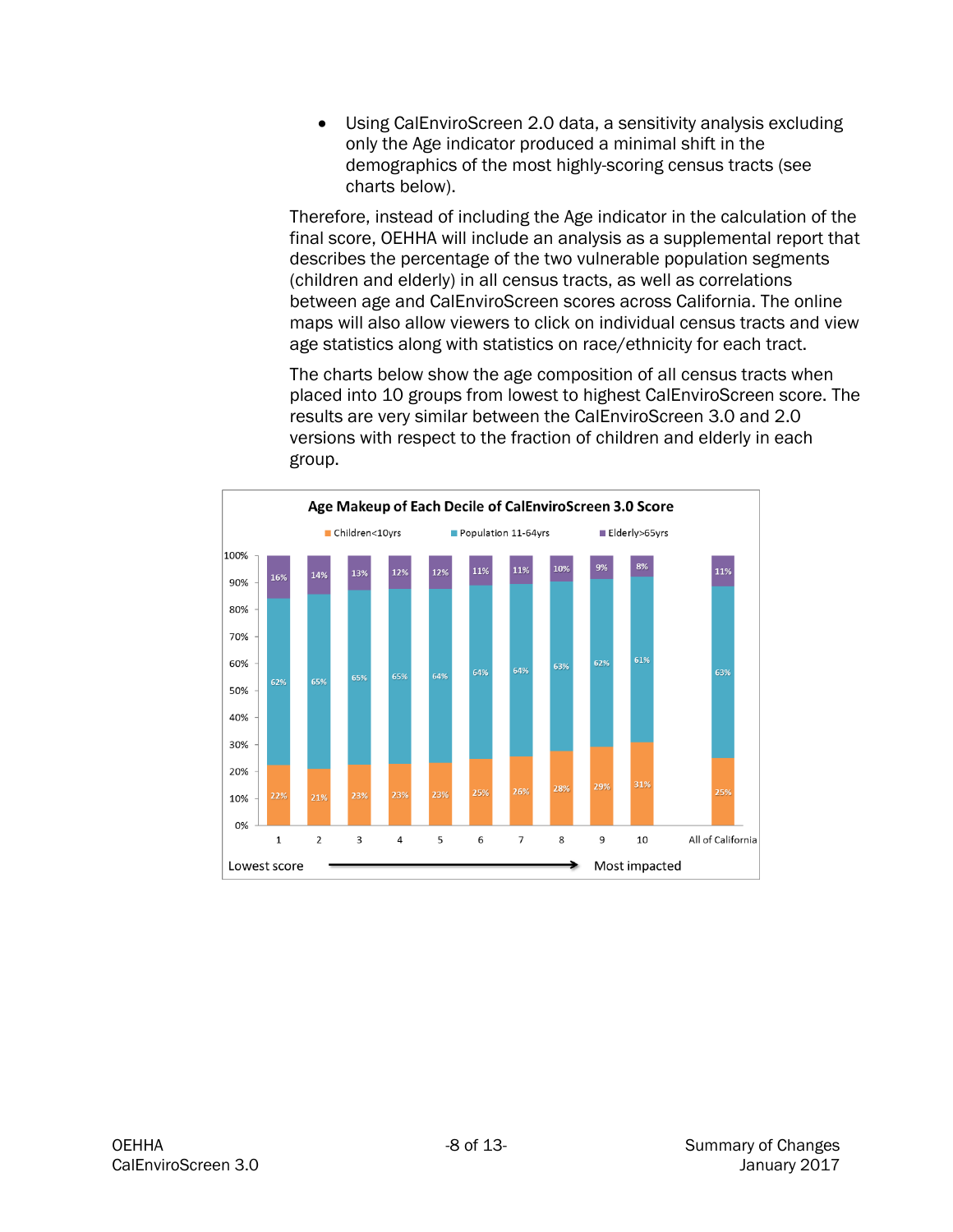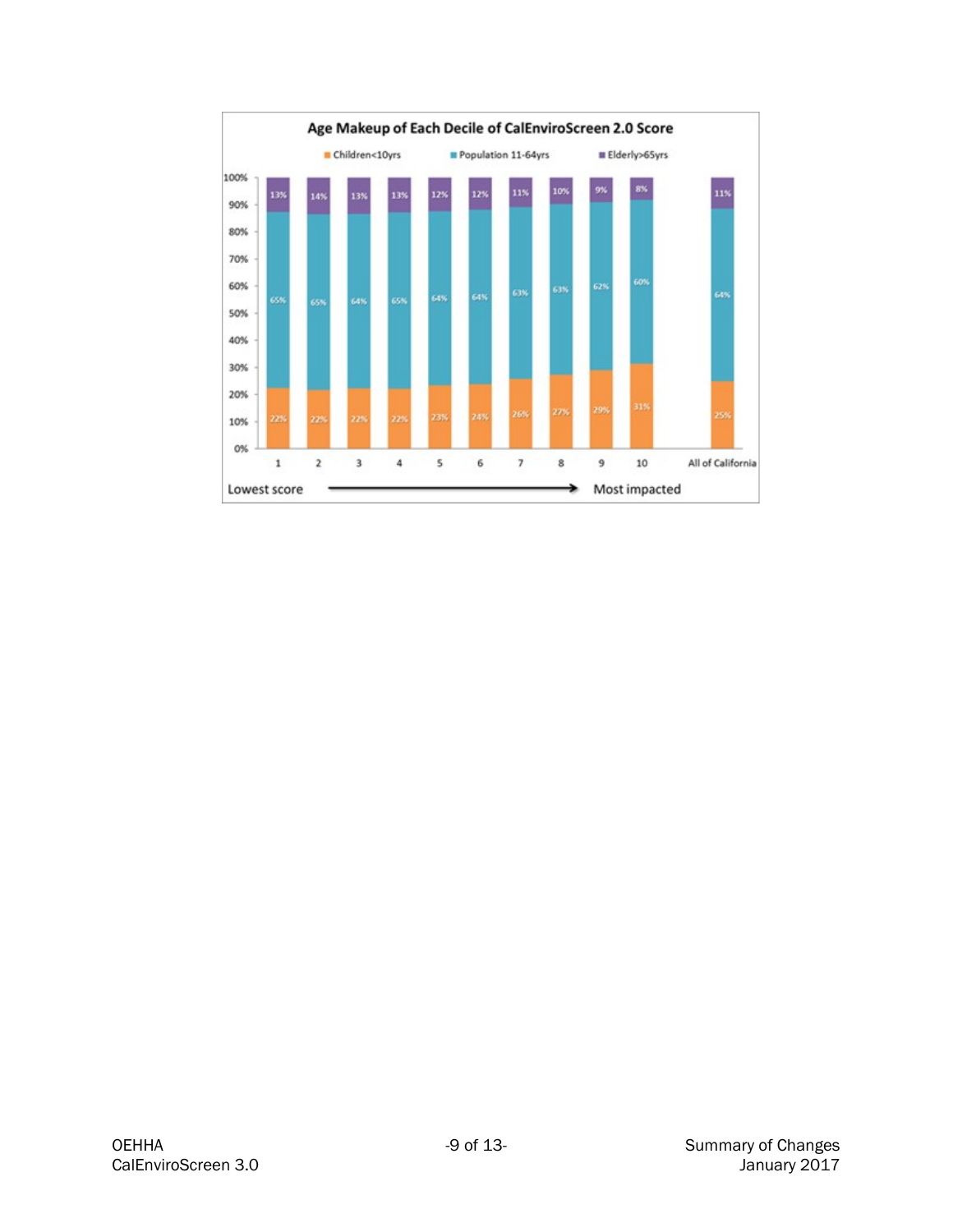Asthma The Asthma indicator has been updated with data for the years 2011 to 2013 and represents the rates of emergency department (ED) visits for asthma that are age-adjusted and spatially modeled. The rates were calculated by the California Environmental Health Tracking Program (CEHTP).

> Comments on the previous version of CalEnviroScreen expressed concern that the rate of ED visits is underestimated in rural and medically underserved communities where the nearest ED is far away or difficult to access. To understand this issue better, OEHHA evaluated the proximity of each census tract's center to the nearest ED. OEHHA found that 17 of the 8,035 census tracts are further than 30 miles from the nearest ED.

> OEHHA also evaluated if census tracts further from EDs show significant differences in asthma ED visit rates. To understand how distance to an ED is related to the asthma ED visit rate, census tracts were grouped into five mile increments based on distance from the nearest ED (less than 5, 5-10, 10-15, 15-20, 20-25, 25-30, 30-35, and more than 35 miles). A chart of the average asthma ED visit rate (per 10,000 people) by these increments is shown below. 96% of census tracts have an emergency room within 10 miles. A statistical analysis showed that tracts further from an ED have lower rates of ED visits than tracts closer to an ED. It is unclear if the lower rates in the more distant areas represent a need for medical service that is not met, which would be the case if people suffering asthma attacks were not going to EDs because of the distances involved. Because of this uncertainty, OEHHA is not proposing a change to the indicator at this time. However, OEHHA will continue to research the role of access to health care for this indicator.

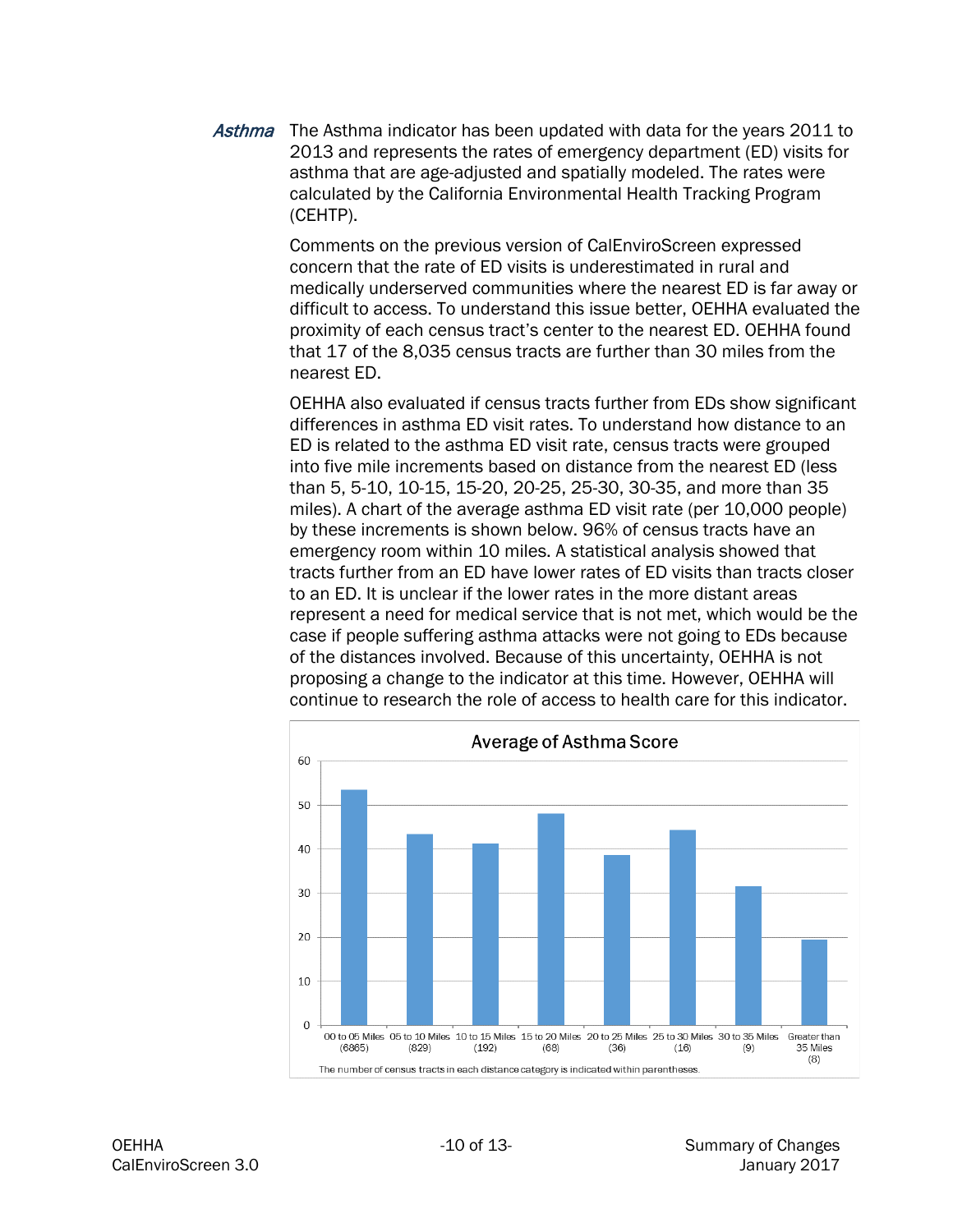#### Cardiovascular Cardiovascular Disease, based on rates of emergency department visits Disease: Heart for heart attacks, is included as a new indicator of population Attack Rate vulnerability. This indicator is included in part as a response to comments raising the concern that CalEnviroScreen 2.0 did not contain a sufficient emphasis on health indicators.

Preexisting cardiovascular disease or a previous heart attack makes individuals more susceptible to the effects of air pollution. This literature is summarized in the chapter in the report. Acute myocardial infarction (AMI), commonly known as a heart attack, is the most common adverse cardiovascular event. The rate of AMI visits to the ED was identified as a suitable indicator of cardiovascular disease.

The data represents the rate of ED visits for the years 2011- 2013. The data comes from the Office of Statewide Planning and Research as the number of ED visits by ZIP code for having an AMI. Rates at the ZIP code scale were calculated and provided by CEHTP. The ZIP code data was converted to a rate, age-adjusted and spatially modeled to census tracts for a 3-year average. ZIP codes are the smallest geographic unit available for ED data.

Low Birth Weight The indicator for the rate of low birth weight (LBW) infants in each Infants census tract incorporates more years of data. Here, the indicator is represented by a seven-year low birth-weight rate (2006 to 2012). OEHHA did not spatially model the data as it had in version 2.0 with the intent of minimizing extreme values in census tracts with very few births. OEHHA evaluated the modeled LBW rates used in version 2.0 and the newer data available (2009-2012). This analysis showed that the modeled data was actually introducing unwanted variability into the distribution of census tracts, particularly those tracts with few births. Here, we use the calculated rates (not modeled) with seven years of birth data to provide more stable and accurate estimates.

> Estimates derived from places with few births are considered unreliable because they often produce extreme values and can vary greatly by year. To address this issue, LBW rates for census tracts with fewer than 50 births over the seven years were not estimated.

### Socioeconomic Factor Indicators:

#### Indicator Improvements

Educational The indicator has been updated with the 2011-2015 estimates from the Attainment American Community Survey (ACS) on the percent of the population with less than a high school degree. The methods for the analysis of the data and the exclusion of unreliable estimates were the same as for CalEnviroScreen 2.0.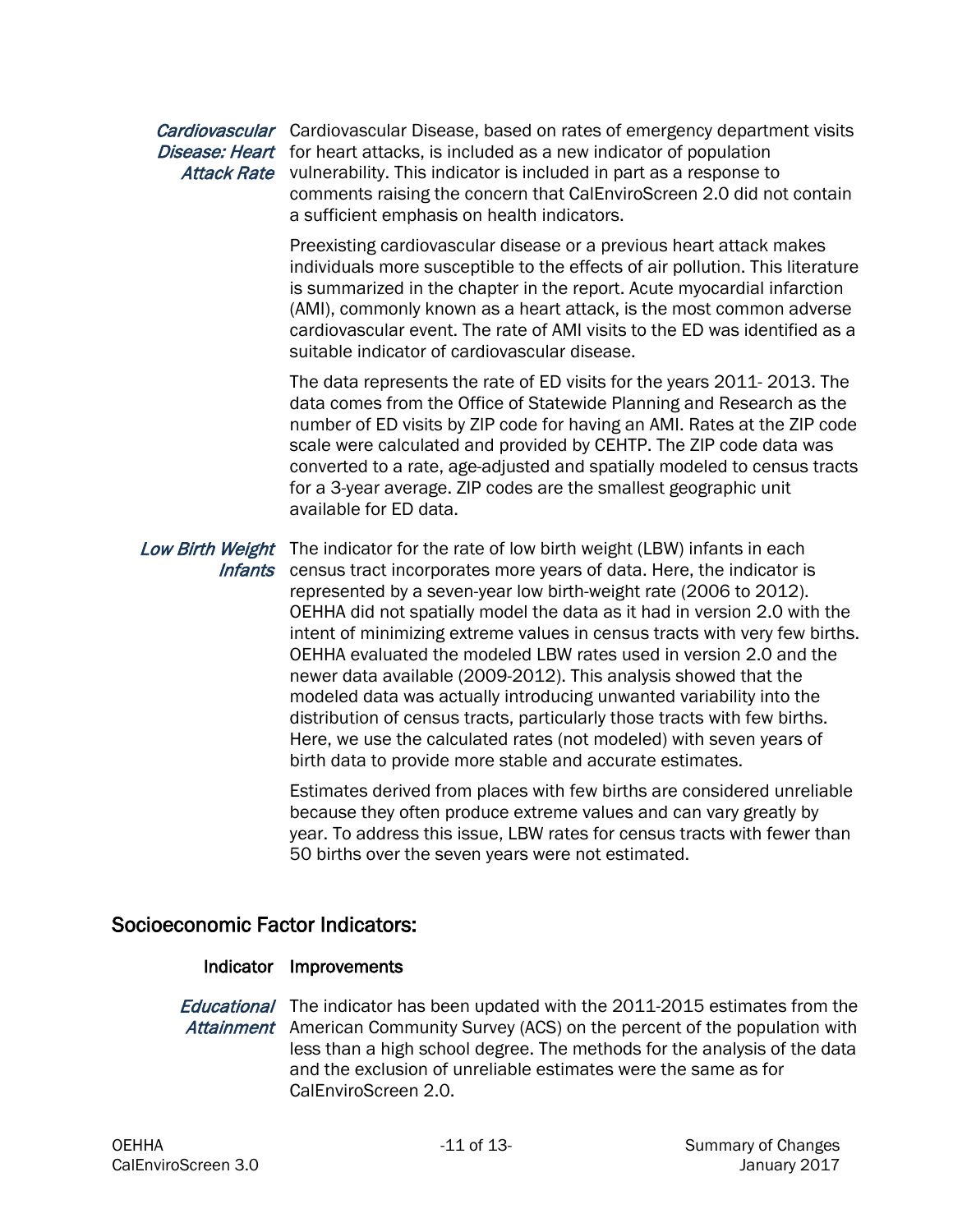- Linguistic Isolation The indicator has been updated with the 2011-2015 estimates from the American Community Survey (ACS) on the percent of limited English speaking households. A change in the description of the measure has been made based on a change by the US Census Bureau. This measure was previously described as "no one age 14 and over speaks English only or speaks English "very well" and is now "limited English-speaking households". The methods for the analysis of the data and the exclusion of census tracts with unreliable estimates were the same as for Version 2.0.
	- Poverty The indicator has been updated with the 2011-2015 estimates from the American Community Survey (ACS) on the percent of the population living two times below the federal poverty level. The methods for the analysis of the data and the exclusion of census tracts with unreliable estimates were the same as for Version 2.0.
	- Unemployment The indicator has been updated with the 2011-2015 estimates from the American Community Survey (ACS) on the percent of the population over age 16 that is unemployed and eligible for the labor force. The methods for the analysis of the data and the exclusion of census tracts with unreliable estimates were the same as for Version 2.0.

Housing Burdened OEHHA received public comments during the development of Low Income CalEnviroScreen 2.0 that differences in cost-of-living across the state Households should be taken into account in socioeconomic measures. The most comprehensive poverty study identified that examined cost-of-living differences was conducted by the Public Policy Institute of California in its work on a California Poverty Measure. However, the smallest scale of analysis from that work was county level, which is not suited to the much smaller census tract scale used in CalEnviroScreen. At the time, OEHHA evaluated whether cost of living could be adjusted for within the poverty measure at the census tract scale and determined that a suitable adjustment could not be made.

> The dominant driver of the geographic differences in cost of living seen in the California Poverty Measure was housing cost. California has very high housing costs relative to much of the country, making it difficult for many to afford adequate housing. Even more important, the cost of living varies significantly within California and is largely dependent on housing cost, availability, and demand.

> For the draft CalEnviroScreen 3.0 release, OEHHA proposed an additional indicator to identify areas where households may be stressed by high housing cost relative to income. This indicator of rent-adjusted income used a measure calculated by subtracting each census tract's median gross rent from its median household income. Due to a number of comments received during the public comment period, OEHHA has changed the indicator to a different measure, Housing Burdened Low